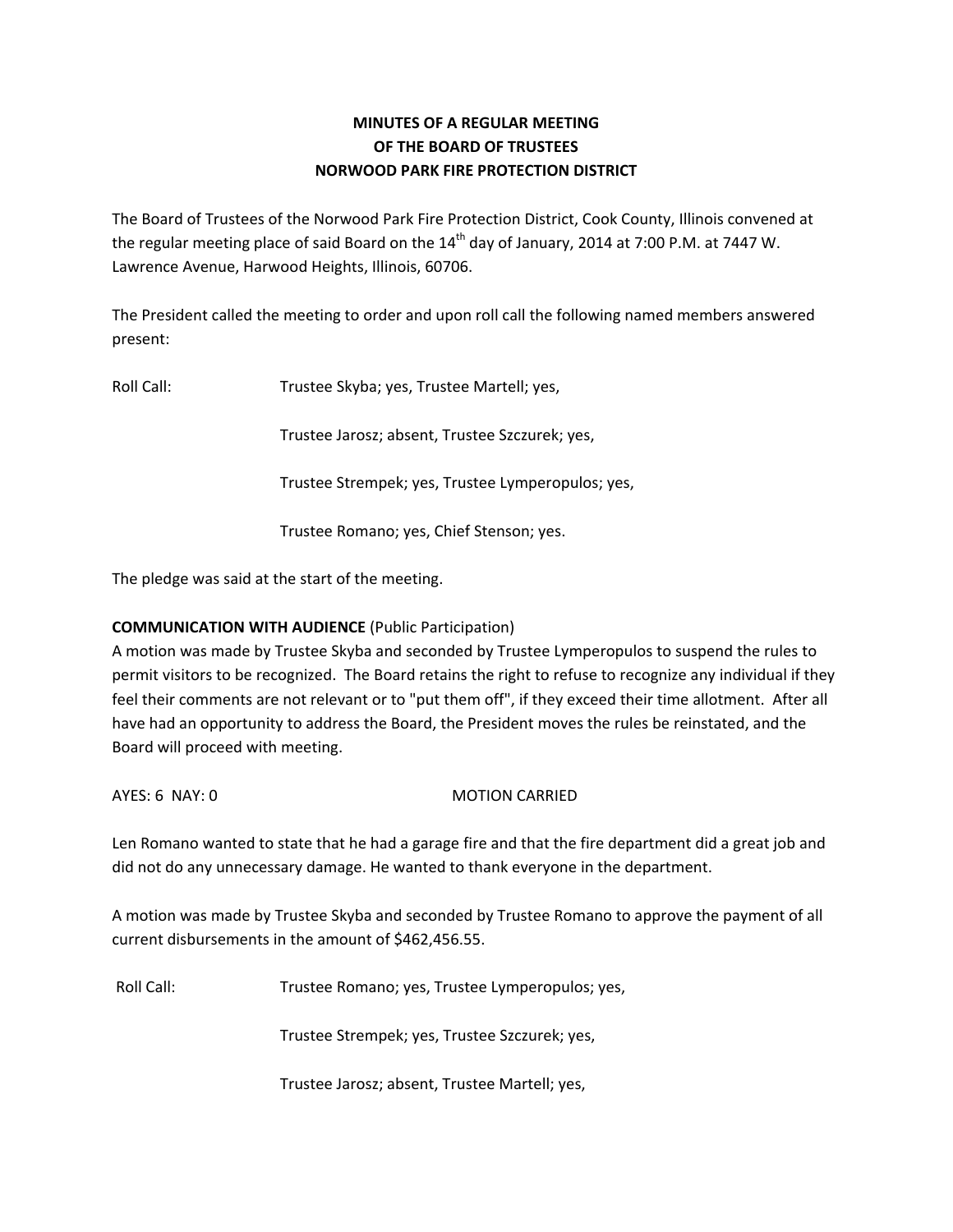### Trustee Skyba; yes.

# AYES: 6 NAY: 0 MOTION CARRIED

A motion was made by Trustee Lymperopulos and seconded by Trustee Strempek to approve the minutes of the Regular meeting held on December  $10^{th}$ , 2013.

Roll Call: Trustee Skyba; yes, Trustee Martell; yes,

Trustee Jarosz; absent, Trustee Szczurek; yes,

Trustee Strempek; yes, Trustee Lymperopulos; yes,

Trustee Romano; yes.

AYES: 6 NAY: 0 MOTION CARRIED

A motion to approve the minutes of the Public Hearing held on December  $10^{\text{th}}$ , 2013 was tabled.

### **TREASURER'S REPORT**

# Schedule of Assets (Arising from Cash Transactions) December 31, 2013

#### Assets

| Checking and money market accounts (interest rate-APY):     |            |  |
|-------------------------------------------------------------|------------|--|
| Plaza Bank checking #4303503 (0.046%)                       | \$5,325.62 |  |
| Plaza Bank money market #4303498 (0.295%)                   | 9,386.78   |  |
| Plaza Bank ambulance billing money market #4304492 (0.295%) | 622,193.91 |  |
| Plaza Bank-Medical #1003102                                 | 1,913.21   |  |
| Total checking and money market accounts                    | 638,819.52 |  |
| Certificates of deposit (interest rate and maturity):       |            |  |
| Plaza Bank (0.65%, 09/02/14)                                | 622,033.23 |  |
| Belmont Bank and Trust (1.00% 08/23/14)                     | 539,307.29 |  |
| Plaza Bank (0.64% 07/17/14)                                 | 124,481.87 |  |
| Plaza Bank (0.65% 09/18/14)                                 | 422,278.70 |  |
| Plaza Bank (0.65% 12/23/14)                                 | 472,442.22 |  |
| Belmont Bank (1.00% 08/21/14)                               | 515,600.96 |  |
| Belmont Bank (1.00% 07/19/14)                               | 364,285.16 |  |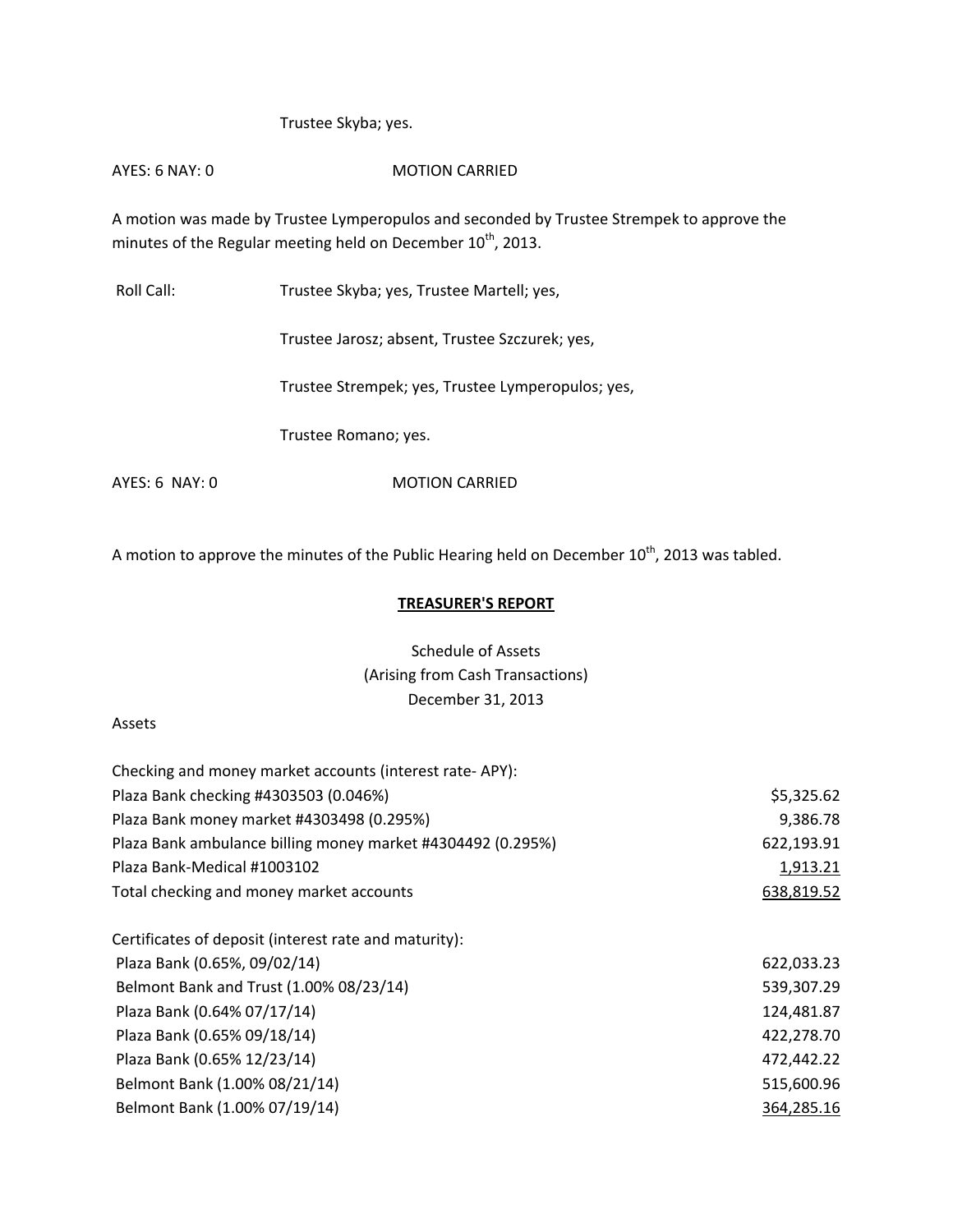| Total certificates of deposit                            | 3,060,429.43   |
|----------------------------------------------------------|----------------|
| Total checking, money market and certificates of deposit | \$3,699,248.95 |

Trustee Martell stated that we are at the calendar year end and that all of our CD's will be maturing this year, we will not be receiving rates of .65% or 1.00%. Currently rates are around .4% We have to follow our Investment Policy and look for other ways to invest in order to receive a better return. Trustee Martell will look into different options as long as it is an insured depository institution.

Motion by Trustee Romano, seconded by Trustee Skyba to approve the Treasurer's report as presented from the Financial Statement for December 2013**.**

| Roll Call:     | Trustee Skyba; yes, Trustee Martell; yes,         |  |
|----------------|---------------------------------------------------|--|
|                | Trustee Jarosz; absent, Trustee Szczurek; yes,    |  |
|                | Trustee Strempek; yes, Trustee Lymperopulos; yes, |  |
|                | Trustee Romano; yes.                              |  |
| AYES: 6 NAY: 0 | <b>MOTION CARRIED</b>                             |  |
|                |                                                   |  |

## **Chiefs Report:**

All Trustees received a copy of the alarm report.

All Trustees received a copy of the inspection report along with the list of completed inspections for this month.

I hope everybody enjoyed the class on Saturday, the office staff thought the material was excellent and the presenters were very good. DiMaggio Restaurant donated half the food. In a couple of years maybe we can do the same class as a refresher. Trustee Szczurek wanted to thank Chief Stenson and Trustee Martell for all the work they put into planning the class.

I sent the ordinance on remote participation to the policy committee. In order to develop this ordinance, we would have to change the trustee rules and regulations. I have talked to Shawn and he had suggested last time he was at our meeting that he should take a look at all of our policies this year. He asked if we want to do a rules overhaul instead of doing a piecemeal on the new remote participation ordinance. I will touch base with the policy committee and see what they want to do. Trustee Strempek asked if the attorney will charge a flat rate or by the hour for this. Chief will look into this.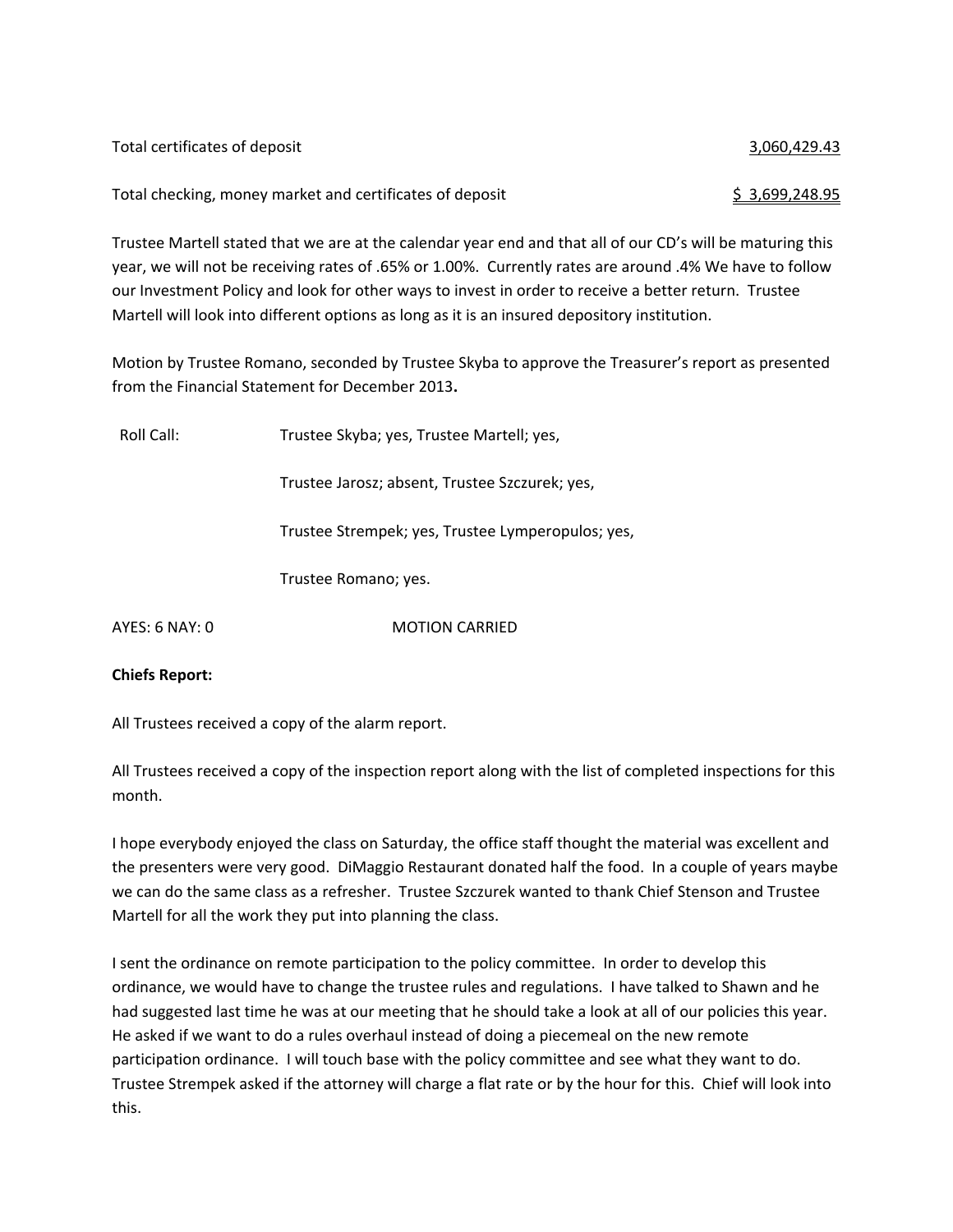We are reviewing policies on conceal and carry for our patient transports and station policies of no guns allowed. This is a hot topic and we are gathering policies from Good Samaritan and Resurrection Hospital along with other departments. Basically we will be questioning all of our patients and if they have a weapon we need to secure it in a lock box and fill out a chain of custody form and hand it over to the receiving hospital. I will send the information to the policy committee when we fine tune it.

There was 141 hours of overtime in December; 60 hours will be reimbursed by MABAS and USAR, 72 hours or 3 sick days were to cover minimum manning.

Mandatory sick time buyback is on the agenda. This has been reviewed by Treasurer Martell, DC Kovalcik, Cyndi and I.

The polar vortex has come and gone, we had a couple of leaks from vents on the roof, our overhead door and two of our furnaces needed repairs. We had a small accident with the truck while backing into the station. Other than that we went on many calls with frozen pipes and busted sprinkler heads. We were a warming center in case anybody needed it but nobody took us up on it. Hopefully we won't see that again this year.

There is a pension meeting scheduled for January 22, 2014 at 7pm.

Motion by Trustee Lymperopulos and seconded by Trustee Szczurek to accept the Chief's Report for November 2013 as presented.

AYES: 6 NAY: 0 MOTION CARRIED

#### **President Report:**

Kevin will look into our class to see if the hours counted towards training. February  $8^{th}$  in Lombard is the NIAFPD Trustee training.

#### **Committee Reports:**

Finance Committee‐ Trustee Martell stated there is nothing to report at this time.

Building and Equipment Committee‐ Chairman Szczurek stated there is nothing at this time.

Technology and PR Media Committee‐ Chairman Strempek stated there is nothing to report at this time.

Policy Committee‐ Chairman Skyba stated there is nothing to report at this time other than looking over the new policy.